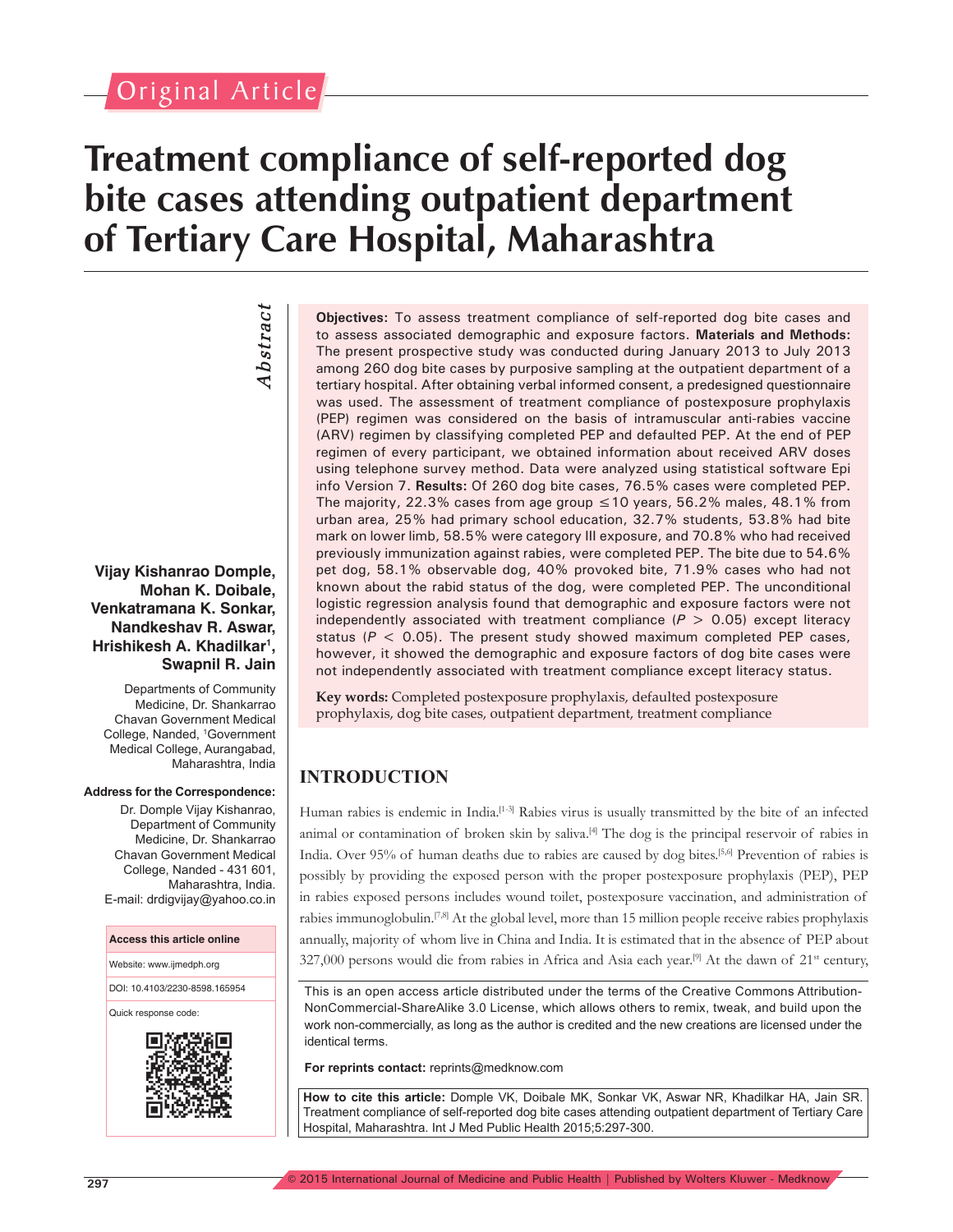we have achieved treatments progress in many spheres including science and technology, information technology, agriculture, satellite communication, etc. Unfortunately, we still have the highest number of deaths due to rabies, ironically a disease preventable by modern prophylactic measures.<sup>[10]</sup> The reasons given for not reporting, completing, or adhering to PEP include poor awareness about the danger of the disease, small size of the injury, reluctance of the dog owner to pay for treatment costs, and not being advised to take PEP. Rabies remains a neglected disease in terms of policy formulations throughout most of the developing countries.[11] Among the various measures recommended for rabies control in dogs such as control of stray dogs and mass education, vaccination constitutes the most effective way to interrupt the rabies transmission cycle.[12]

Literature search regarding the same issue showed that very few studies<sup>[11-16]</sup> was conducted. Keeping in mind, the public health scenario of rabies, this study was undertaken to assess treatment compliance of self-reported dog bite cases and to assess associated demographic and exposure factors.

#### **MATERIALS AND METHODS**

The present prospective study was conducted during January 2013 to July 2013 at immunoprophylaxis center and anti-rabies vaccination center (IPC and ARV) of Shri Guru Gobind Singhji Memorial Hospital, a Tertiary Care Hospital which is attached with the Dr. Shankarrao Chavan Government Medical College, Nanded. The 260 dog bite cases were included in our study by purposive sampling. The cases were included in our study who had the telephone facility (either landline or mobile) and who had not any telephone facility, they were excluded. A pretested and predesigned questionnaire was used to elicit the required data pertaining to age, sex, residence (urban/rural), literacy status, occupation, type of dog (pet/stray, observable/nonobservable, provoked/nonprovoked, rabid status of dog), site of dog bite marks, diagnosis of bite, status of previously immunized against rabies of cases etc., by interviewing. The assessment of treatment compliance of PEP regimen was considered on the basis of ARV regimen (intramuscular injection of ARV on 0, 3, 7, 14, 28 days). The person, who had received all recommended doses of ARV, was considered as completed PEP and who did not receive all recommended doses, was considered as defaulted PEP. Verbal informed consent of all participants was sought after duly informing them about the study.

#### **Protocol for dog bite case management in our hospital**

Once the case presented to outpatient department (OPD), he or she was advised about the local treatment of wound (thorough cleaning under tap water and keeping wound open etc.), ARV dosages as per category of wound, anti-rabies serum for all class three bites and injection TT as per the Guidelines for the PEP by the WHO[9] and treated accordingly in our OPD. Patients who took treatment were from Nanded city, Nanded district (urban and rural) and from adjacent districts. After experts' advice, of these cases, few wished to follow the same schedule at their native places from government

health facilities and remaining continued treatment and received remaining doses of ARV at our OPD.

After the completion of ARV schedule, the cases were contacted telephonically to receive the data regarding the ARV doses using telephone survey method.<sup>[17]</sup> Data were tabulated and analyzed using statistical software Epi info Version 7 (Atlanta, Georgia, USA) by maintaining confidentiality for percentages, unconditional logistic regression.

#### **RESULTS**

Thus, we had followed 260 dog bite cases. The majority, 30.8% of dog bite cases were from ≤10 years age group. The median age was 20 and mean  $\pm$  standard deviation was 23.46  $\pm$  17.82. The similar percentages, 21.2% of dog bite cases were from 11 to 20 and 21 to 30 years age group. Only 11 cases were from 41 to 50 years age group. The distribution by sex regarding dog bite cases was more in males (73.8%) in comparison with 26.2% females. The bulk of dog bite cases were from the urban area (63.8%) than the rural area (36.2%). The 32.7% dog bite cases had primary school education followed by 21.5% were illiterate. The occupation profile of dog bite cases showed that 43.8% were student, 13.1% were labor, 12.7% were having job, and so on. We found the most commonly site of bite marks was 70.4% lower limb in contrast to 25% upper limb. The maximum dog bite cases, 78.5% were category III exposure than 21.5% category II exposure. Only 8.1% cases had received previously immunized against rabies cases.

The cases were bitten by 70.4% pet dogs while the remaining by 29.6% stray dogs. In 73.5% cases, dogs were observable whereas, in 26.5% cases, dogs were nonobservable. The bite was provoked in 52.3% cases and unprovoked in 47.7% cases. The rabid status of dog was suspected in 7.3% cases and not known in 92.7% cases.

Of 260 dog bite cases, 76.5% cases were completed PEP as compared to 23.5% were defaulted PEP. The majority, 22.3% cases from age group  $\leq 10$  years, 56.2% males, 48.1% from urban area, 25% had primary school education, 32.7% students, 53.8% had bite mark on lower limb, 58.5 were category III exposure and 70.8% who had received previously immunization against rabies, were completed PEP. The maximum number of cases, bite due to 54.6% pet dog, 58.1% observable dog, 40% provoked bite, 71.9% cases who had not known about the rabid status of dog, were completed PEP [Table 1].

The unconditional logistic regression between demographic and exposure factors and treatment compliance to PEP with ARV vaccine among dog bite cases showed nonsignificant results for all dependent variables (*P* > 0.05) except literacy status of dog bite cases, which was found to be independently associated with treatment compliance to PEP  $(P < 0.05)$  [Table 2].

#### **DISCUSSION**

The present study was carried out to assess treatment compliance of self-reported dog bites cases and to assess associated demographic and exposure factors in our hospital.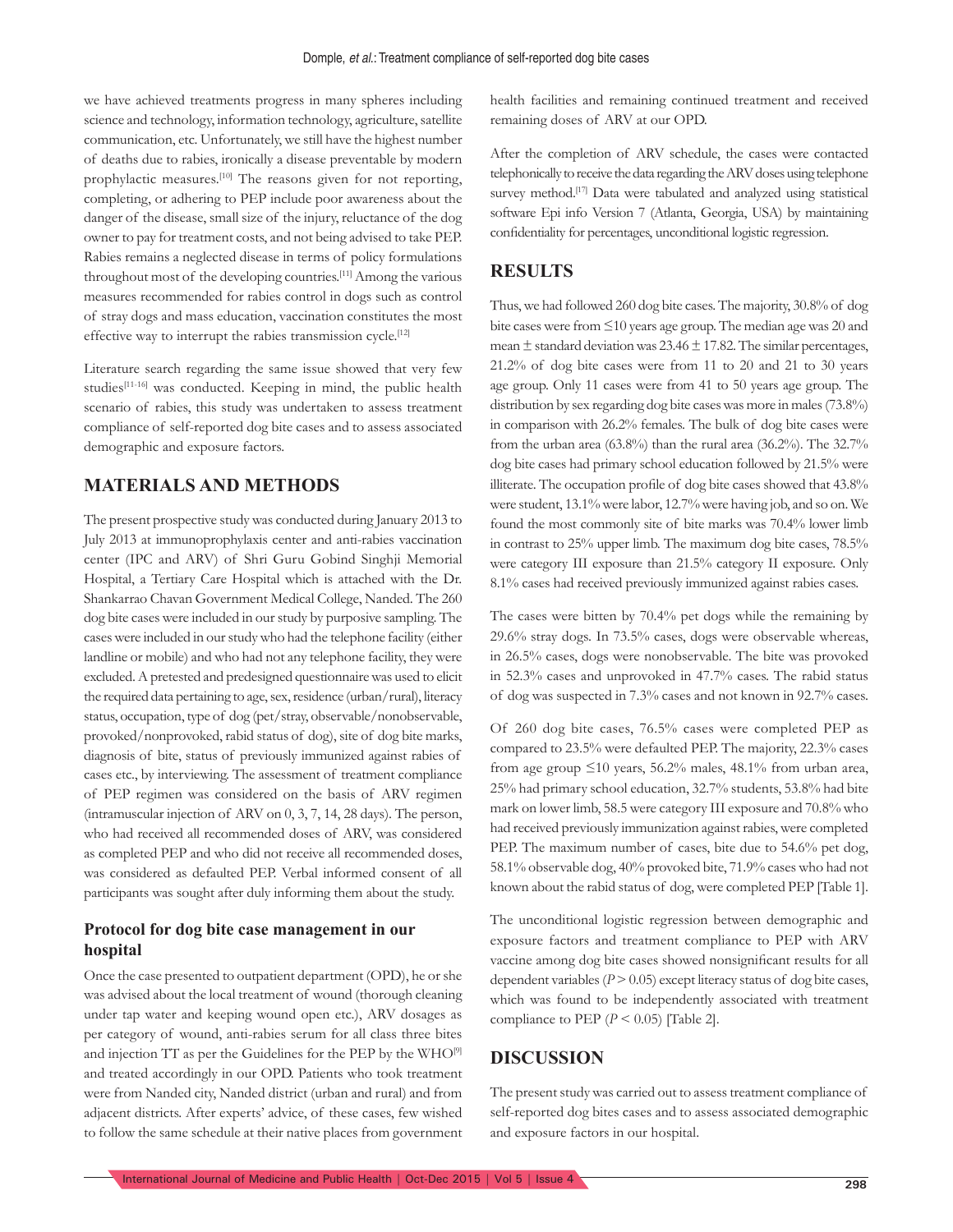| Table 1: Profile of self-reported dog bite cases    |                                |                         |  |  |  |
|-----------------------------------------------------|--------------------------------|-------------------------|--|--|--|
| <b>Variables</b>                                    | <b>Defaulted</b><br><b>PEP</b> | Completed<br><b>PEP</b> |  |  |  |
| Age (years)                                         |                                |                         |  |  |  |
| $\leq 10$                                           | 22(8.5)                        | 58 (22.3)               |  |  |  |
| $11 - 20$                                           | 13(5.0)                        | 42 (16.2)               |  |  |  |
| 21-30                                               | 16(6.2)                        | 39 (15.0)               |  |  |  |
| 31-40                                               | 04(1.5)                        | 29 (11.2)               |  |  |  |
| 41-50                                               | 01(0.4)                        | 10(3.8)                 |  |  |  |
| 51-60                                               | 01(0.4)                        | 11 $(4.2)$              |  |  |  |
| >61                                                 | 04(1.5)                        | 10(3.8)                 |  |  |  |
| Sex                                                 |                                |                         |  |  |  |
| Female                                              | 15(5.8)                        | 53 (20.4)               |  |  |  |
| Male                                                | 46 (17.7)                      | 146 (56.2)              |  |  |  |
| Residence                                           |                                |                         |  |  |  |
| Rural                                               | 20(7.7)                        | 74 (28.5)               |  |  |  |
| Urban                                               | 41 (15.8)                      | 125 (48.1)              |  |  |  |
| Literacy status                                     |                                |                         |  |  |  |
| Illiterate                                          | 19 (7.3)                       | 37 (14.2)               |  |  |  |
| Primary                                             | 20 (7.7)                       | 65 (25.0)               |  |  |  |
| Middle                                              | 05(1.9)                        | 30(11.5)                |  |  |  |
| High school                                         | 08(3.1)                        | 43 (16.5)               |  |  |  |
| Intermediate                                        | 02(0.8)                        | 09(3.5)                 |  |  |  |
| Graduate                                            | 06(2.3)                        | 13(5.0)                 |  |  |  |
| Professional                                        | 01(0.4)                        | 02(0.8)                 |  |  |  |
| Occupation                                          |                                |                         |  |  |  |
| Housewife                                           | 04(1.5)                        | 17(6.5)                 |  |  |  |
| <b>Business</b>                                     | 03(1.2)                        | 09(3.5)                 |  |  |  |
| Labor                                               | 08(3.1)                        | 26 (10.0)               |  |  |  |
| Farmer                                              | 06(2.3)                        | 24 (9.2)                |  |  |  |
| Student                                             | 29 (11.2)                      | 85 (32.7)               |  |  |  |
| Job                                                 | 05(1.9)                        | 28 (10.8)               |  |  |  |
| Dependent                                           | 06(2.3)                        | 10(3.8)                 |  |  |  |
| Site of bite marks                                  |                                |                         |  |  |  |
| Head or face                                        | 0(0)                           | 05 (1.9)                |  |  |  |
| Upper limb                                          | 16 (6.2)                       | 49 (18.8)               |  |  |  |
| Lower limb                                          | 43 (16.5)                      | 140 (53.8)              |  |  |  |
| Trunk                                               | 0(0)                           | 03(1.2)                 |  |  |  |
| Multiple sites                                      | 02(0.8)                        | 02(0.8)                 |  |  |  |
| Diagnosis                                           |                                |                         |  |  |  |
| Category II                                         | 09(3.5)                        | 47 (18.1)               |  |  |  |
| Category III                                        | 52 (20.0)                      | 152 (58.5)              |  |  |  |
| Status of previously immunized cases against rabies |                                |                         |  |  |  |
| No                                                  | 55 (21.2)                      | 184 (70.8)              |  |  |  |
| Yes                                                 | 06(2.3)                        | 15(5.8)                 |  |  |  |
| Whether dog was a pet or stray?                     |                                |                         |  |  |  |
| Stray                                               | 20(7.7)                        | 57 (21.9)               |  |  |  |
| Pet                                                 | 41 (15.8)                      | 142 (54.6)              |  |  |  |
| Whether the dog was observable or nonobservable?    |                                |                         |  |  |  |
| Nonobservable                                       | 21(8.1)                        | 48 (18.5)               |  |  |  |
| Observable                                          | 40 (15.4)                      | 151 (58.1)              |  |  |  |
| Whether the bite was provoked or unprovoked?        |                                |                         |  |  |  |
| Provoked                                            | 32(12.3)                       | 104 (40.0)              |  |  |  |
| Unprovoked                                          | 29 (11.2)                      | 95 (36.5)               |  |  |  |
| Rabid status of dog                                 |                                |                         |  |  |  |
| Not known                                           | 54 (20.8)                      | 187 (71.9)              |  |  |  |
| Suspected                                           | 07(2.7)                        | 12(4.6)                 |  |  |  |
| Total                                               | 61 (23.5)                      | 199 (76.5)              |  |  |  |
|                                                     |                                |                         |  |  |  |

PEP = Postexposure prophylaxis

Most of the studies related to treatment compliance to rabies PEP are retrospective studies like that by Mazigo *et al*.,[11] Aworh *et al*.,[12] Bocsan *et al.*,<sup>[13]</sup> and Kubheka *et al.*<sup>[14]</sup> After extensive research, we could find only one prospective study by Shankaraiah *et al*. [16] about treatment compliance with which could relate the findings of the current study.

Our study findings suggested that majority of cases completed PEP (76.5%) than defaulted PEP (23.5%). In the prospective study, on treatment compliance of PEP following dog bite by Shankaraiah *et al.*,<sup>[16]</sup> the compliance rate for the full course of intramuscular ARV was 60%. The reasons of defaulted PEP could be as asymptomatic person while receiving PEP may be due to varying incubation period, low prevalence of rabies, the irregular regimen which was not on continuous days (Intramuscular Regimen - 0, 3, 7, 14, 28 days), lack of awareness among masses that the rabies is potentially incurable and is only preventable.

In our study, the majority of dog bite cases were males (73.8%) and from ≤10 years age group (30.8%). Similarly, majority of the bite victims were males (65.1%), and most of them were aged below 15 years (41.4%) in the study by Shankaraiah *et al*. [16] These findings were consistent with other retrospective studies on dog bite cases by Behera *et al*. [2] (71.3% males and 40.5% children <15 years of age) and Aworh *et al*. [12] (52.9% children <15 years of age).

The maximum dog bite cases (78.5%) were category III exposure than 21.5% category II exposure and the most common site of bite marks was 70.4% lower limb, similar to the study by Shankaraiah *et al*. [16] (87.5% on the limbs and 79.0% had category III exposure) and Kubheka *et al*. [14] (72% on lower limbs and slightly lower category III exposure, 43.3%). Of the dogs implicated for human bites, maximum were pet dogs (70.4%) in our study in contrast to the study by Aworh *et al*. [12] (52.7% were stray dogs).

Unconditional logistic regression of demographic and exposure factors with dog bite cases revealed that only literacy status of the dog bite cases was significantly associated with treatment compliance to PEP of ARV vaccine  $(P < 0.05)$ . Rest all the variables did not show any significant association  $(P > 0.05)$ .

The strength of our study was that it was prospective in nature, and not much prospective studies were available to assess the association of demographic and exposure factors with treatment compliance. The major limitation of this study was small sample size which may preclude the statistical significance and being hospital-based study, the cases were self-reported dog bite cases so denominator of dog bite cases could not be determined. The results could not be generalized as those who had no telephonic connection were excluded. Further community-based study is needed with large sample size which would suggest statistical significance for association.